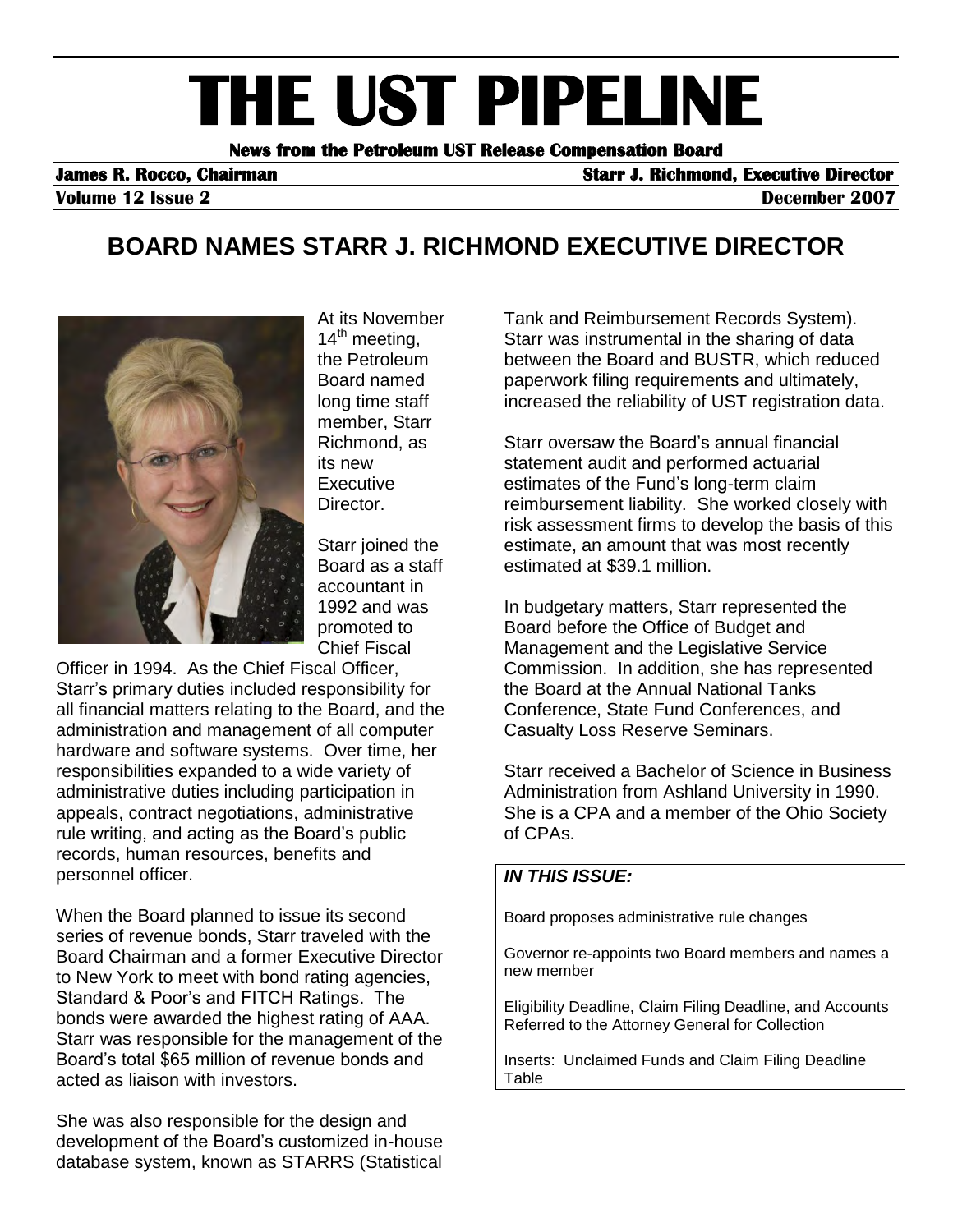# **Board Sets 2008 Annual Fees and Proposes Administrative Rule Amendments**

At its November 2007 meeting, **the Board voted unanimously to not amend the rules regarding fees and deductibles. Consequently, the 2008 annual fees will remain at \$600 per tank for the standard \$55,000 deductible and at \$800 per tank for the reduced \$11,000 deductible.**

Also at this meeting, the Board voted to amend the following rules of the Ohio Administrative Code:

3737-1-03 – The Board is proposing to delete the term "confirmed release" and in its place, proposes to define the term "release" to mirror the existing Bureau of Underground Storage Tank Regulations' definition.

3737-1-04 – Changes are being proposed to clarify the requirements for the issuance or transference of a facility Certificate of Coverage to a new owner as a result of a sale of tanks. In addition, clarification regarding the issuance of an Order Pursuant to Law, which assesses a late fee for the non-payment of the annual fees, is proposed.

3737-1-04.1 and 3737-1-07 – As a result of changes to rule 3737-1-03, the Board proposes to remove the reference to a confirmed release and specify that the triggering date is the date the release or suspected release was required to be reported to the State Fire Marshal.

3737-1-08 – The proposed change clarifies that costs determined to be non-reimbursable shall not be applied toward a responsible person's deductible or reduced deductible.

3737-1-09 – This change clarifies that when cost pre-approval is required and the Board does not grant the pre-approval, costs are reimbursed at 50% of the usual, customary and reasonable costs of the least expensive corrective action alternative.

3737-1-12 – The proposed changes will remove an unnecessary paragraph dealing with the maintenance of records. In addition, it clarifies certain program task completion dates as well as completion dates for tasks not specifically within defined program tasks.

3737-1-12.1 – Clarifies the annual free product recovery cost pre-approval requirements.

3737-1-22 – This change would clarify that a responsible person must provide written notification to the Board within 30 days of any action by another party that caused and/or contributed to an accidental release. In addition, where an eligibility application was previously submitted to or approved by the Board and previous notification has not been provided, written notification is required by July 1, 2008. Failure to comply with any portion of this rule will result in a reduction of 50% of corrective action costs or third-party claim costs.

There will be a public hearing held on these rule amendments on January 9, 2008 at 10:00 a.m. in the Board's office located at 50 West Broad Street, Suite 1500, Columbus, OH 43215. Public testimony may be made at that time and written comment may be made any time prior to that date. The Board's next regular meeting will begin immediately following the public hearing.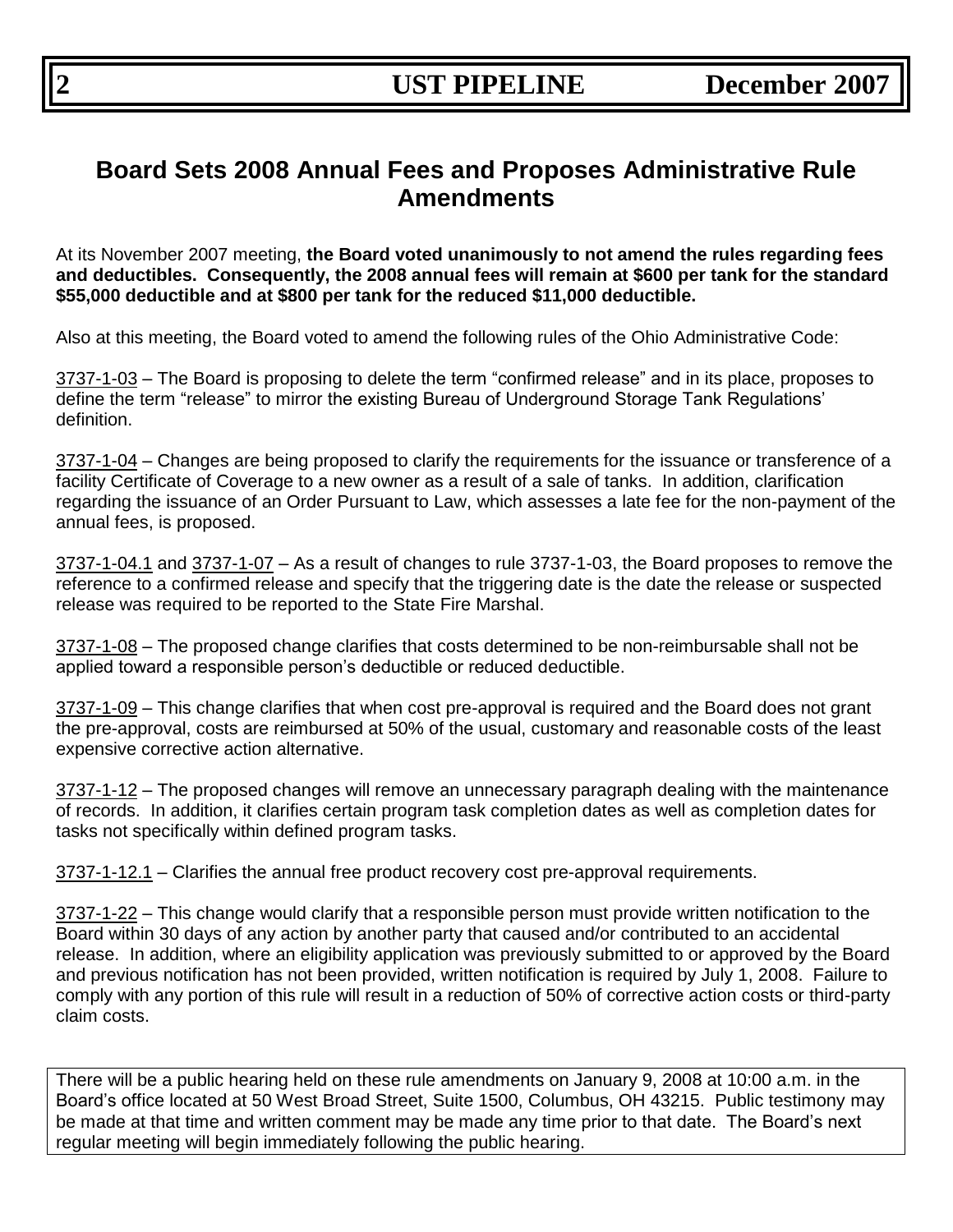# **3 UST PIPELINE December 2007**

# **GOVERNOR STRICKLAND RE-APPOINTS TWO BOARD MEMBERS AND NAMES NEW MEMBER**



**James R. Rocco,** Chairman, is an original member of the Board, and serves as a representative of petroleum refiners. He is currently President of Sage Risk Solutions, Inc. Mr. Rocco previously was employed by BP Oil Company in various engineering and management positions related to construction, maintenance, and environmental activities at petroleum marketing facilities. He has extensive experience and involvement in the development, management, and implementation of environmental compliance programs related to the petroleum marketing industry.

Mr. Rocco has actively participated in the development of UST regulations and other environmentally related regulations at the federal and state levels. He received his Bachelor of Science in Civil Engineering from the New Jersey Institute of Technology in 1974.



**Thomas D. Kmiec** was appointed to the Board as a representative of professional engineers in August 1998. He received a Bachelor of Science in Chemistry from John Carroll University and a Juris Doctorate from Cleveland Marshall Law School. He is president of T. D. Kmiec and Associates and is registered as a professional engineer in the state of Ohio and the state of Illinois. Mr. Kmiec is also a Diplomate of Environmental Engineering in the American Academy of Environmental Engineers. He holds memberships in the City of Cleveland and the State of Ohio Bar Associations and the Air and Waste Management Association.

### **Other Current Members:**

**John H. Hull Thomas G. Stephenson Cheryl A. Hilvert Mayor Donald J. Kuchta Duane L. Cable Nancy Kister Richard Cordray Kimberly A. Zurz Chris Korleski** 



**Brian K. Epperson** was appointed to the Board in August 2007 and represents UST owners. Mr. Epperson is the Manager of Remediation for Speedway SuperAmerica LLC (SSA). He holds a Bachelor of Science in EH&S Management and a Master's Degree in Business Administration, Organizational Leadership. He has greater than 16 years of experience in the environmental industry with the last seven years with Speedway SuperAmerica LLC. Mr. Epperson has actively participated in the rule making process in the states of Kentucky, Michigan, and Ohio. He is a participating member of the SSA Technical Standards Committee, SSA Waste Management Vendor Approval Team, SSA Contractor Vetting Subcommittee, and Enon Wellhead Protection Committee.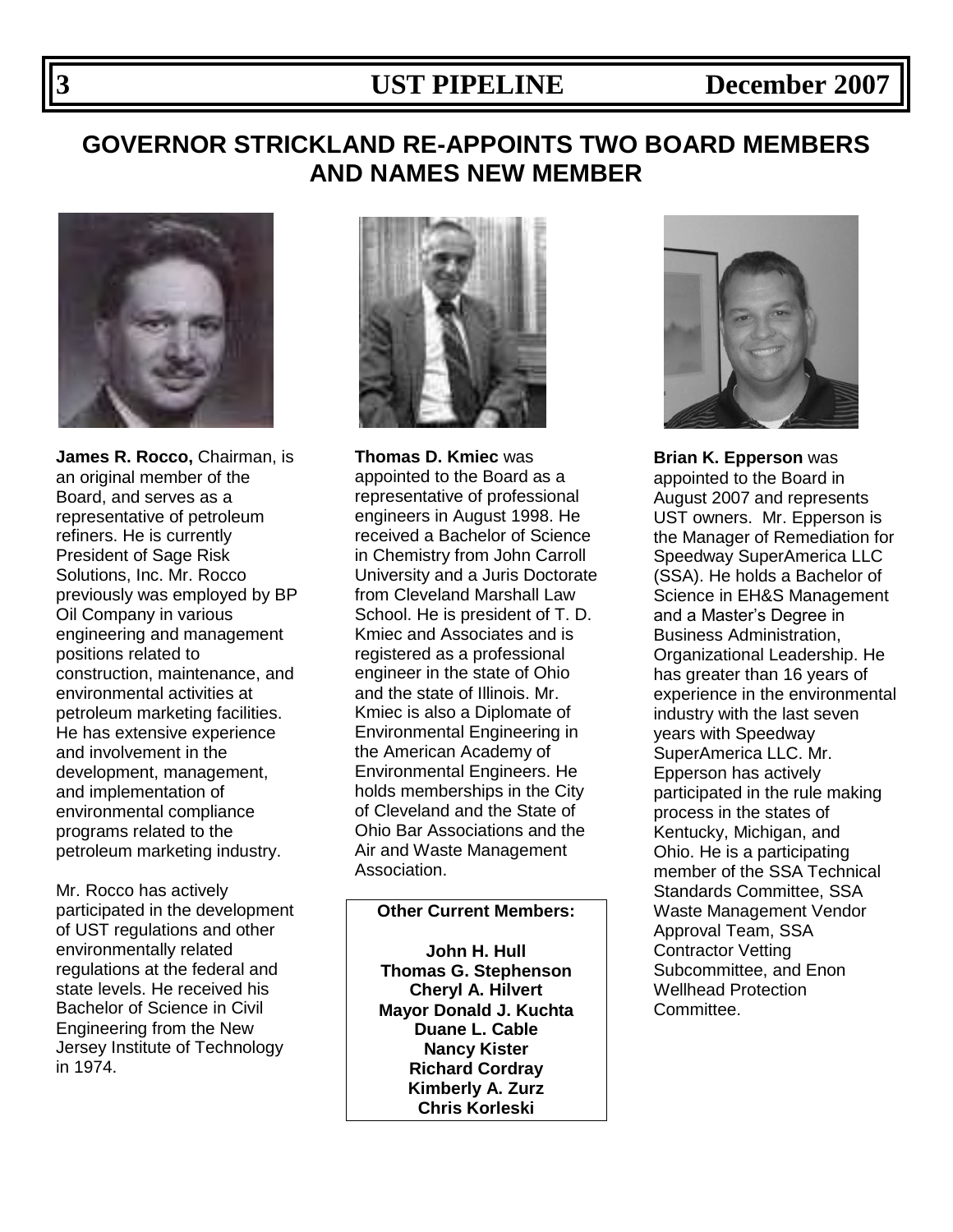# **PIPELINE BULLETIN BOARD**

# ONE-YEAR ELIGIBILITY FILING REMINDER

An application for eligibility must be filed with the Board's office within one year of the date the release was required to be reported to the State Fire Marshal. In general, a release must be reported within 24 hours from the time it was suspected or confirmed. Please note that a suspected release, including physical discovery, is also required to be reported to the State Fire Marshal and is therefore, subject to this one-year filing deadline.

Don't jeopardize Fund reimbursement. In the past five years, untimely filed eligibility applications have accounted for more than 20% of all denied applications. Request an eligibility application even if you think you have a clean closure, and file it immediately after the release is reported to the Fire Marshal. Applications are now available on the Board's website at [www.petroboard.com/forms.htm.](http://www.petroboard.com/forms.htm)

# CLAIM FILING DEADLINES REMINDER

Owners who are in the process of or have completed corrective action need to be aware of important claim filing deadlines. Program tasks and their completion dates are defined in Ohio Administrative Code 3737-1-12. In order to be reimbursed, costs must be submitted in accordance with this rule.

Claim filing deadlines are designed to improve the Board's ability to effectively manage the Financial Assurance Fund's resources. In addition, they ensure the Board's rules conform to BUSTR's corrective action rules.

A table defining the tasks and deadlines has been inserted into this newsletter. Talk to your consultant about these important requirements and call the Board's office if you have any questions.

# PAST DUE FEES REFERRED TO ATTORNEY GENERAL

As a reminder, all delinquent accounts are subject to late payment penalties of \$100 per tank per month, up to \$1,000 per tank. In addition, unpaid accounts may be referred to the Attorney General's Office for collection.

If your account is referred, an additional 10% fee is added to cover the costs of collection and interest accrues on the unpaid balance. The Attorney General will use every means available under the law to collect this debt.

You can avoid these extra costs by paying your current fees on time and making payment arrangements for any prior year outstanding fees. If you would like to discuss your payment options, please contact Krista Nichols at 614-752-8963 or 1-800-224-4659 (in Ohio only).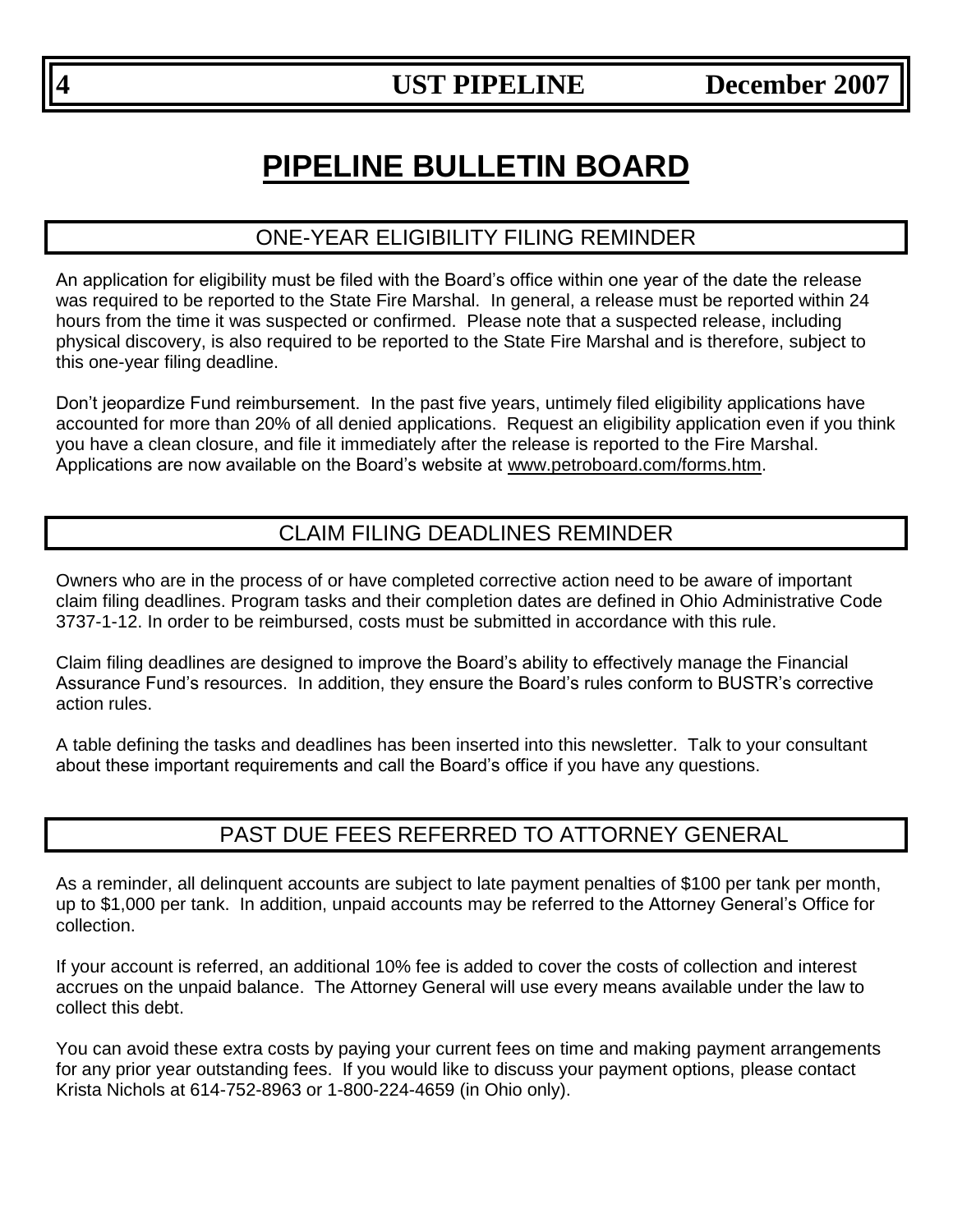# **ONE YEAR CLAIM FILING DEADLINES TABLE**

**PROGRAM TASK\* FILING DEADLINE** For program tasks performed under 9/1/92 BUSTR rule **One year from: 1. Immediate Corrective Action Date release was required to be reported to SFM 2. Free Product Removal Date last FPR Report submitted or date release was required to be reported 3. Site Assessment (SA) Date SFM determines SA complete 4. Remedial Action Plan (RAP) Date SFM approves RAP 5. RAP Implementation Date SFM issues NFA 6. Operation & Maintenance and Monitoring Date SFM issues NFA 7. None of the above ("catch all") Earlier of completion date specified by SFM or date SFM issues NFA**

| For program tasks performed under 3/31/99 BUSTR rule | <b>One year from:</b>                                                          |
|------------------------------------------------------|--------------------------------------------------------------------------------|
|                                                      |                                                                                |
| 1. Immediate Response Action                         | Date release was required to be reported to SFM                                |
| 2. Free Product Removal                              | Date last FPR Report submitted or date release was required to be reported     |
|                                                      | Date Tier 1 Notification or Tier Evaluation Report was required to be          |
| 3. Tier 1 Evaluation                                 | submitted to SFM <sup>1</sup>                                                  |
| 4. Tier 2 Evaluation                                 | Date Tier 2 Evaluation Report was required to be submitted to SFM <sup>2</sup> |
| 5. Tier 3 Evaluation                                 | Date Tier 3 Evaluation Report was required to be submitted to SFM              |
| <b>6. RAP Implementation</b>                         | Date SFM issues NFA                                                            |
| 7. Monitoring Plan                                   | Date SFM issues NFA                                                            |
| 8. None of the above ("catch all")                   | Earlier of completion date specified by SFM or date SFM issues NFA             |

**\****Timely* **requested extensions granted by BUSTR will result in like extensions to claim filing deadlines.**

 **1 Due to BUSTR 180 days from the date of the release** 

**<sup>2</sup> Due to BUSTR 2 years from Tier 1 required completion date**